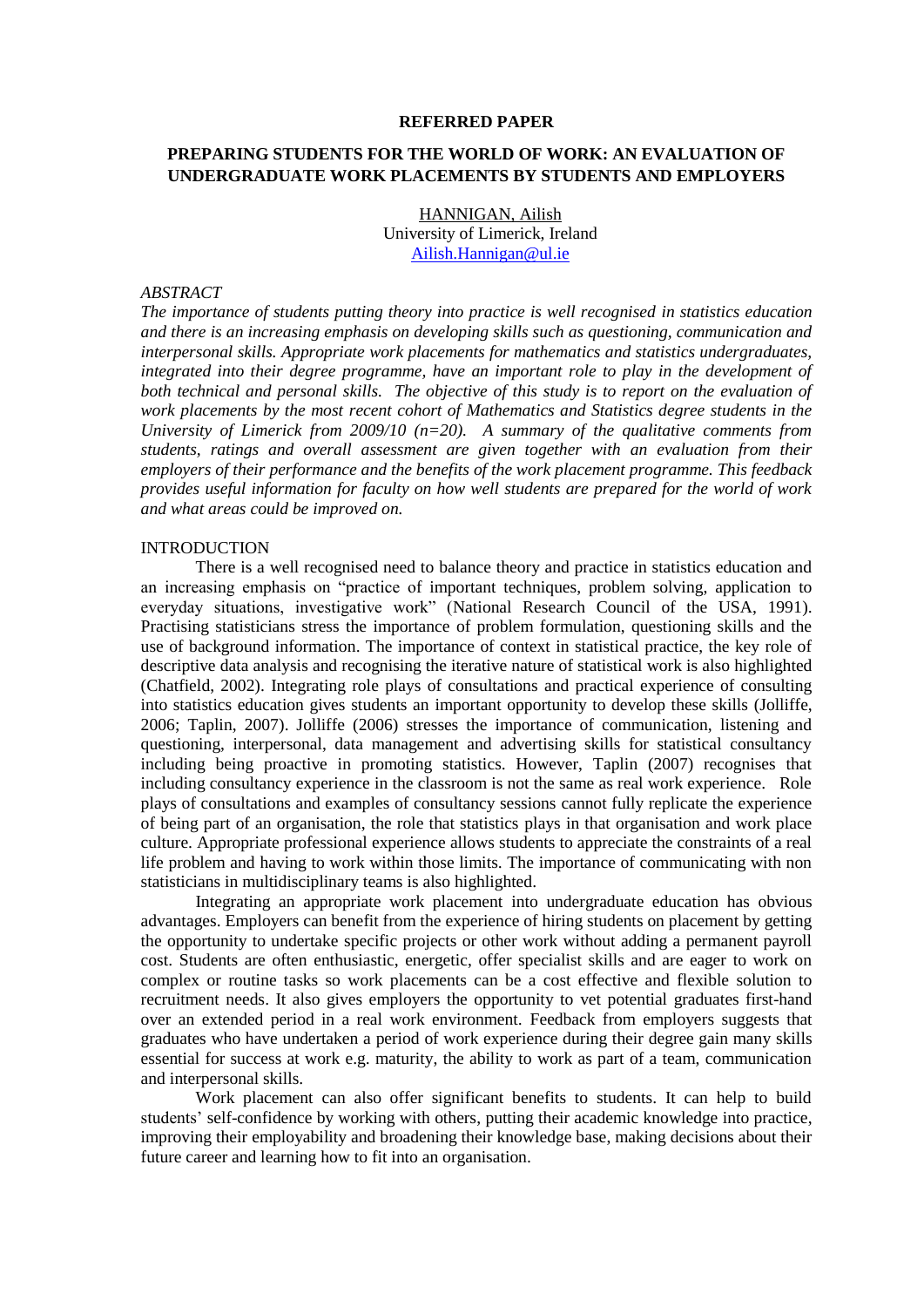### WORK PLACEMENT AT THE UNIVERSITY OF LIMERICK

All undergraduate students at the University of Limerick are required to undertake relevant work experience, normally of eight months duration, as part of their degree programme. The University places 2,000 students annually, making it one of the largest placement programmes in Europe. Some 1,600 employers participate in the programme annually and about 75% of these employers also employ graduates of the University. A higher proportion of University of Limerick graduates go directly into employment after graduation (8% higher than the national average) and their starting salaries are also higher. For many employers, their involvement in the programme represents the first point of contact with the University and over 700 employers visit the campus every year. Some 30% of placements are secured internationally; primarily in Europe, North America and Asia. Students preparing to go on placement complete an online CV which outlines their education and experiences to date. Potential employers complete an employer registration form giving details on their organisation, the number and nature of the positions they are offering and the degree courses they would like to recruit from. The Cooperative Education Division in the University matches the students to the employer and identifies a number of suitable students who are then interviewed by the employer. Students are paid on placement and a minimum salary is recommended to cover living expenses.

The most recent cohort of Mathematics and Statistics students (academic year 2009/10, n=20) were placed in industry in their third year of a four year degree programme. The degree programme is a broad based mathematics degree including calculus, discrete mathematics, probability, linear algebra, mathematical modelling, statistics, operations research, numerical analysis and computing. Students have the option to major in mathematics, statistics or computing in the third and fourth year of the degree. Students were placed in a wide variety of sectors (Table 1) and most placements were for an eight month period from January to September. Some students were placed in sectors where they were under the direct supervision of an experienced statistician but the majority of students were in a general work environment and were part of large multidisciplinary teams. 2 (10%) of the students were placed abroad, the rest were placed in Ireland. The companies included large multinationals, biomedical and electronic manufacturing companies and IT service providers.

| <b>Sector</b>                     | n(%)   |
|-----------------------------------|--------|
| Financial and insurance services  | 7(35%) |
| Information and software services | 5(25%) |
| Manufacturing                     | 3(15%) |
| <b>Statistical Consulting</b>     | 3(15%) |
| Media                             | 1(5%)  |
| Agriculture                       | (5%)   |

*Table 1 Sector of employment*

### EVALUATION OF WORK PLACEMENTS

Work placements are an academically accredited part of degree programmes in the University of Limerick and students are graded on a pass-fail basis. The grade is decided by a faculty member and is based on the employer's evaluation of the student's performance and the student's written report on their placement.

A faculty member from the Department of Mathematics and Statistics was assigned to each student and during the course of the placement, visited the student on site. The purpose of the visit was to discuss the work assignment and the student's progress with both the student and his/her supervisor, and to deal with any problems or issues that had arisen during the placement. These visits can also be useful in identifying future placements or graduate positions with employers and can provide a first point of contact between academia and industry for future collaboration and research.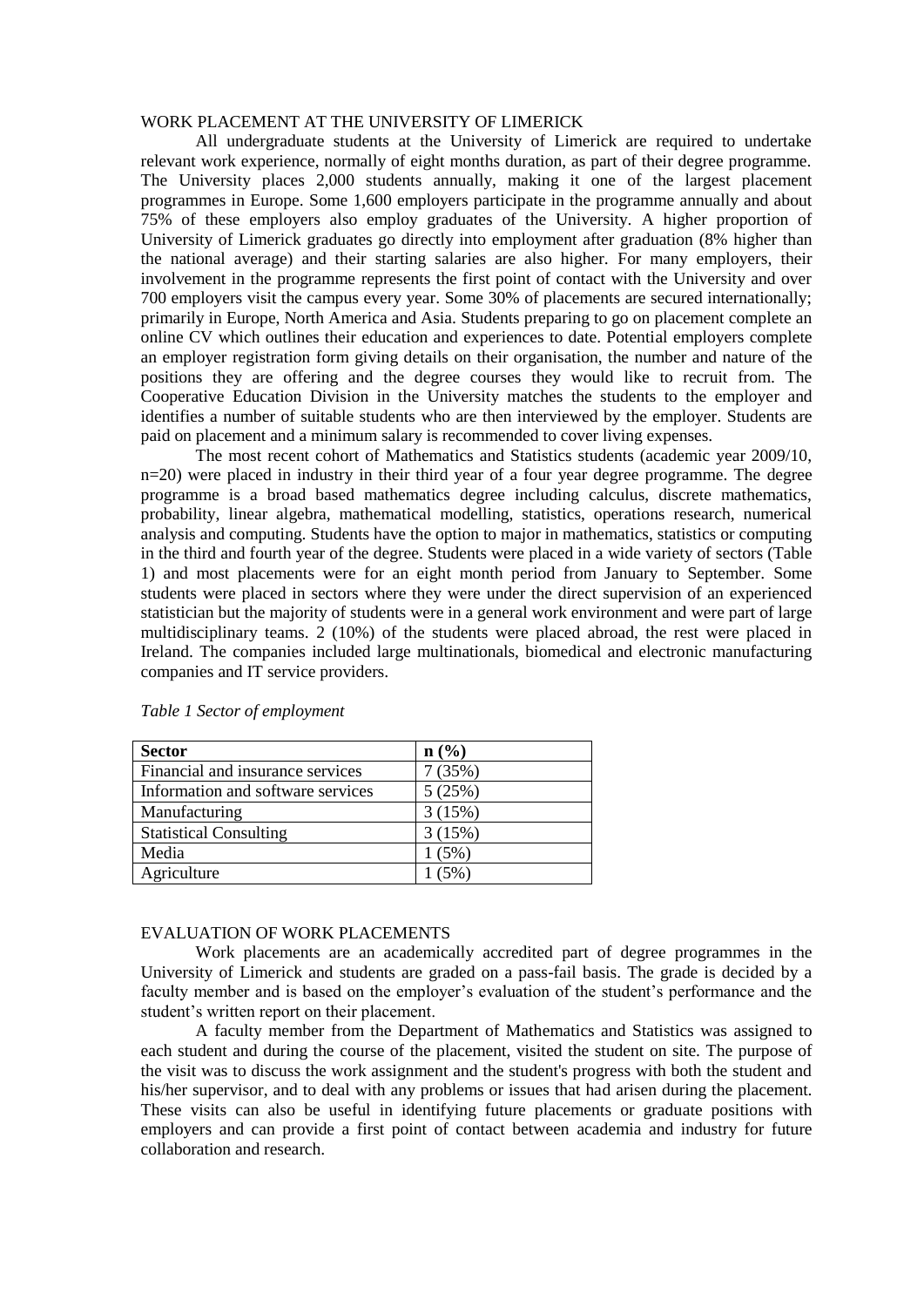Students were asked to rate the relevance of their placement to their degree course on a five point scale where 1=unsatisfactory and 5=excellent. The median rating from the students was 4 (IQR=1) indicating the success of the University in engaging with employers and providing appropriate placements for these students. Qualitative comments from the students indicated that the most relevant areas to their placement which were covered in their degree course were questionnaire design, descriptive statistics, specialist software such as SPSS, R programming, Excel, problem solving skills, and general computing skills. The importance of putting theory into practice was highlighted by students. For example, one student wrote "As my course is quite technical, I am really having the opportunity to implement what I have learned in college". Students also had the opportunity to learn from more experienced colleagues, as expressed by this student's comment: "I am encouraged to investigate any problems experienced … before approaching a more experienced staff member".

Specific projects carried out by students during their placements included customer surveys, social networking research, labour cost analysis, data collection for funding applications, analyses of performance indicators and investigating the relationship between performance indicators and economic activity, data entry and analysis of patient satisfaction surveys and database development. Students were asked if the placement helped them to clarify their career objectives on a five point scale where 1=not at all useful to 5=extremely useful. The median rating was 4 (IQR=1.5) again indicating a generally positive response from the students. One student wrote "It has given me a great interest in pursuing a career in this area from a more mathematical perspective" while another student commented "I have a clearer idea of what I'd like to do when I'm finished my degree" and "I will use this knowledge when making decisions concerning my career in the future". The benefits of exposing students to a real working environment are also clear in terms of developing maturity and responsibility. For example one student wrote "I am given responsibility for carrying out daily tasks and get to see firsthand the effects of my actions and mistakes" and another student commented that " my team have given me responsibility for keeping key performance indicators up to date".

Employers were asked to rate the performance of students  $(n=20)$  in a number of key areas at the end of the placement on a five point scale where 1=unsatisfactory (never demonstrates this ability/does not meet expectations and 5=Excellent (Always demonstrates this ability/consistently exceeds expectations. A summary of the results for some of the key areas is given in Table 2.

| <b>Key performance areas</b>                    | <b>Median (IQR)</b> |
|-------------------------------------------------|---------------------|
| Ability to learn (asks pertinent and purposeful | 5(1)                |
| questions)                                      |                     |
| Problem solving skills                          | 4.5(1.75)           |
| Demonstrates an analytical capacity             | 4.5(1)              |
| Technical knowledge                             | 4(1)                |
| Written communication                           | 4(0)                |
| Verbal communication                            | 4(1)                |

*Table 2 Results in key performance areas*

The evaluation from employers was generally positive with many expressing the desire to recruit students again. One employer commented that the student had made a "very valuable contribution to the group" while another wrote that the placement was a "good investment – brings fresh ideas and recruitment of future graduates made easier". Specific comments on the students included "excellent attention to detail" from one employer, "very flexible and keen to learn" from another and "well motivated and willing to learn" from another. It is encouraging to see the strong rating of students' problem solving, questioning and analytical skills from employers – key skills for a practising statistician. Some employers noted that students needed to focus more on solving issues on their own and taking the initiative themselves and others noted that occasionally students had difficulty interacting with others.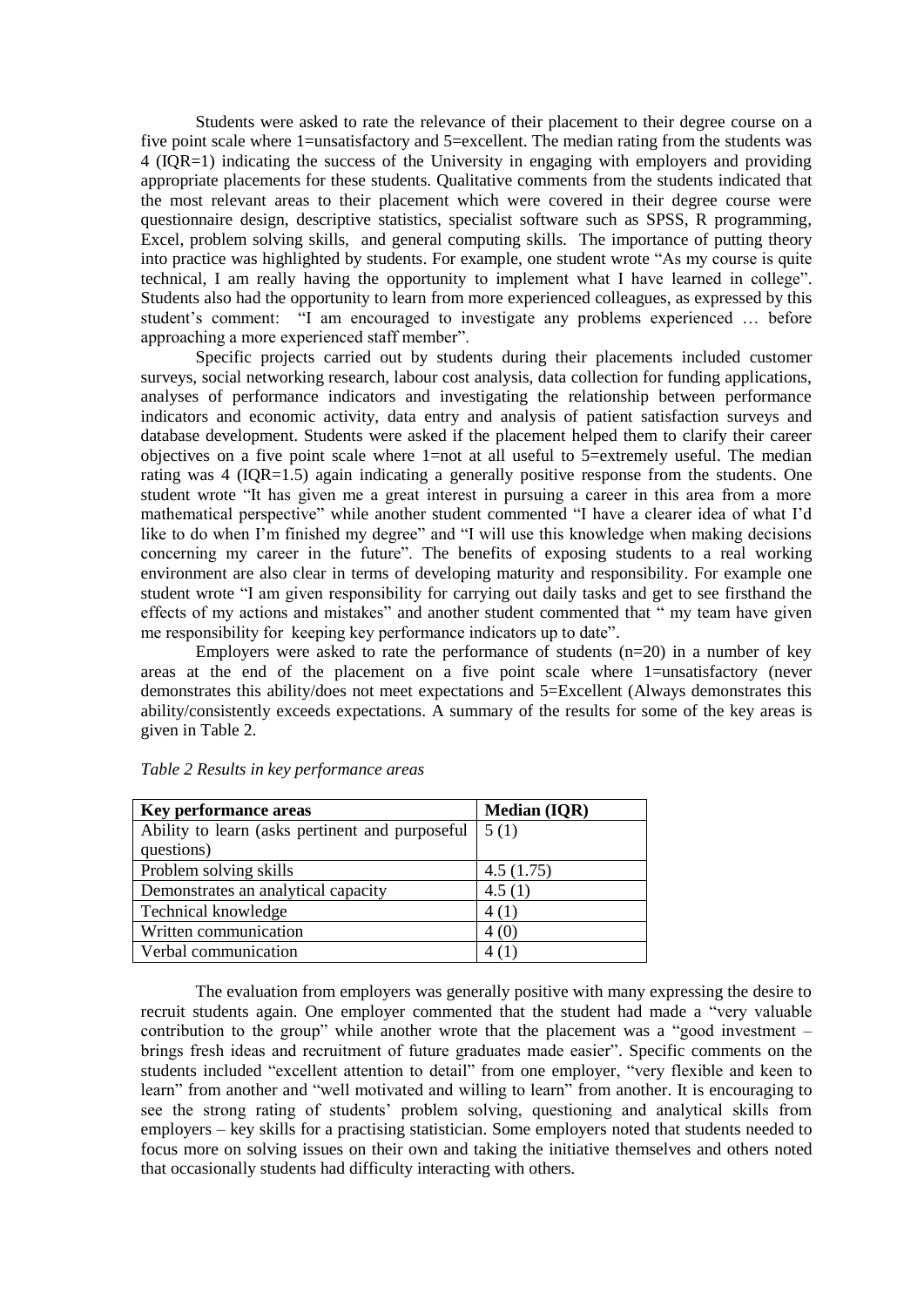Students are required to submit a written report on their placement on their return to college. The report forms part of the evaluation of the placement and requires the student to link the placement with their studies. The report includes a brief history of the company including details of the product/service provided, the organisational structure of the company in particular the department in which the student worked, the nature of the work carried out by the student and their personal development. The report has to be signed by their employer and is then graded on a pass/fail basis by the faculty member who visited them on site during their placement. Students also carry out a pre and post placement assessment of their ability in the core skills that employers look for in graduates including problem solving skills, organisational awareness, interpersonal/ teamwork and ICT skills. The pre and post assessment helps students to recognise the skills and knowledge they have developed during their placement, identify gaps in their skills/knowledge and plan to bridge these gaps. It also provides a record of their skills for effective job applications and in some instances professional recognition. Mathematics and statistics degree students reported increases in their ability after placement across all the core skills but particularly in the areas of communication and problem solving skills. Rating of their communication skills by students increased by 31% on average (from a baseline of 51%) and rating of problem solving skills increased by 14% on average (from a baseline of 48%).

Students also have the opportunity to bring back data and problems from their placement for their final year project. The final year project is a research project which is supervised by a faculty member and represents one fifth of the credits for the students' final year. Bidgood (2009) noted that projects which have come from work placements are often the most successful final year projects since students get an appreciation of the relevance of statistics to real life and an interest in working with genuine data on a real world problem. A similar experience has been found at the University of Limerick where final year projects that arise from placements continue the connection with industry for the student and can often result in graduate employment.

### CONCLUSION AND FURTHER RESEARCH

Appropriate work placements for mathematics and statistics undergraduates provide an important link between theory and practice and give students an opportunity to develop key skills necessary for a practising statistician i.e. communication and problem solving skills, interpersonal and questioning skills. Harraway and Barker (2005) suggest that the teaching of statistics at university level has be informed by what graduates do with their statistical knowledge after graduation and that this type of information can be useful for planning academic curricula. A work placement programme also links academia with industry and can ensure the relevance of academic programmes. Evaluation of work placements is essential, from both a student and employer perspective, to ensure that the placement is appropriate for the student's degree programme and represents a good investment by the employer. Data for a small sample of mathematics and statistics degree students is presented here and currently all evaluation forms by students and employers are paper based. From 2011 onwards, evaluation will be computer based which will facilitate data analysis on a more extensive database and allow for easier comparisons across years and courses. A qualitative and quantitative analysis of a more extensive database, comments and reports from students and employers will provide useful information on how well we prepare our students for the world of work, what technical knowledge is of most use to them, where industry is using this knowledge and what personal skills are most useful for practising statisticians.

### ACKNOWLDEGEMENTS

The author wishes to acknowledge the support of the Cooperative Education and Careers Division in the University of Limerick in providing data for this study.